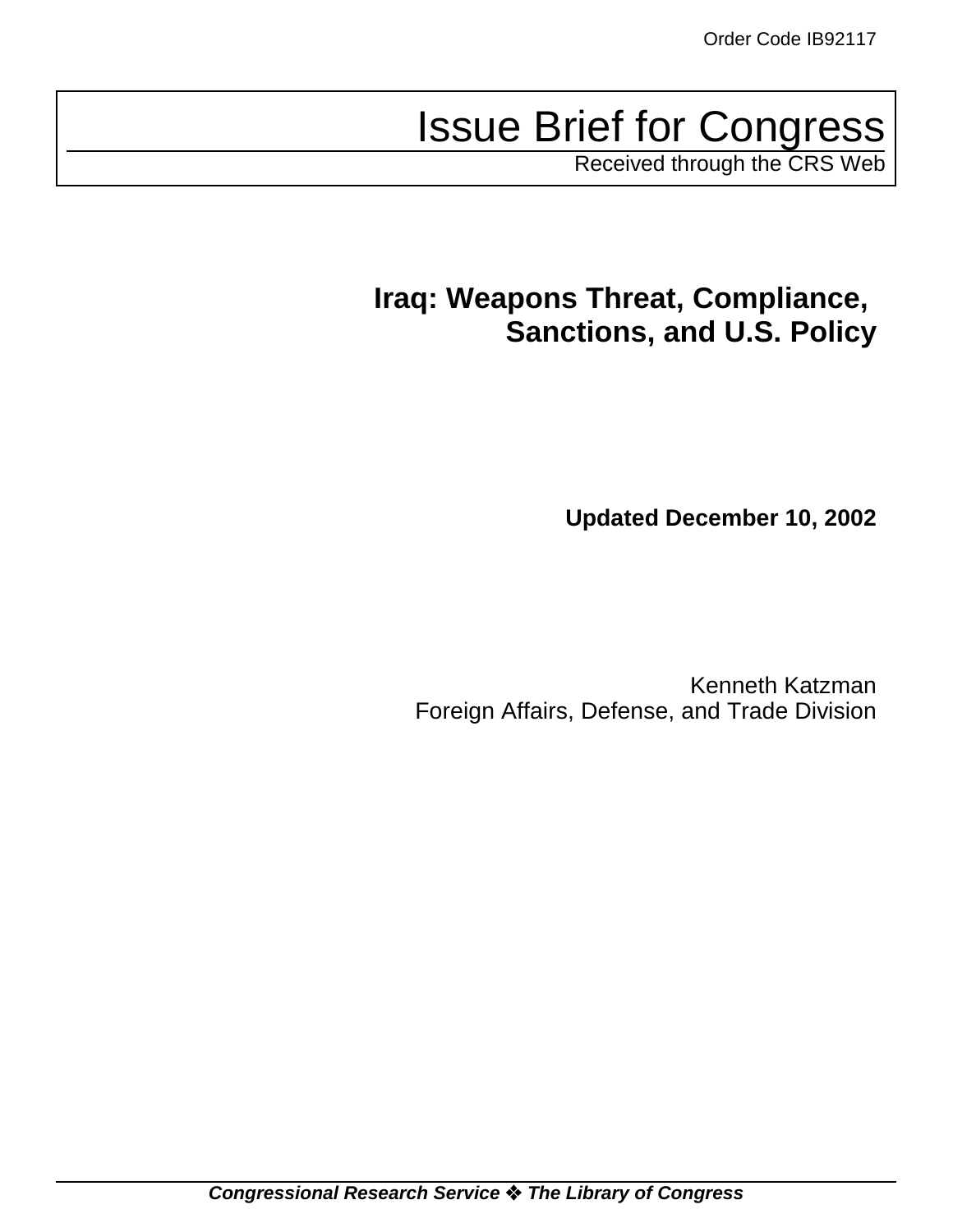# **CONTENTS**

#### **SUMMARY**

MOST RECENT DEVELOPMENTS

BACKGROUND AND ANALYSIS

Weapons of Mass Destruction (WMD) 1997-1998 Crises Operation Desert Fox and Aftermath "Axis of Evil" and U.S. Policy Resolution 1441 Nuclear Program Chemical Weapons Biological Weapons Ballistic Missiles

Human Rights/War Crimes Issues War Crimes Trial

International Terrorism/September 11

Iraq-Kuwait Issues Border Issues/Kuwaiti Sovereignty Kuwaiti Detainees and Property

Reparations Payments

U.S. Policy, Sanctions, and the Oil-for-Food Program "Smart Sanctions" Initiative Iraq's Illicit Trade with Its Neighbors Jordan **Turkey** Iran/Persian Gulf States Syria Protecting/Supporting Iraq's Opposition Military Action and Long-Term Containment Kurds/Operation Northern Watch (ONW) Shiite Muslims/Operation Southern Watch Costs of Containment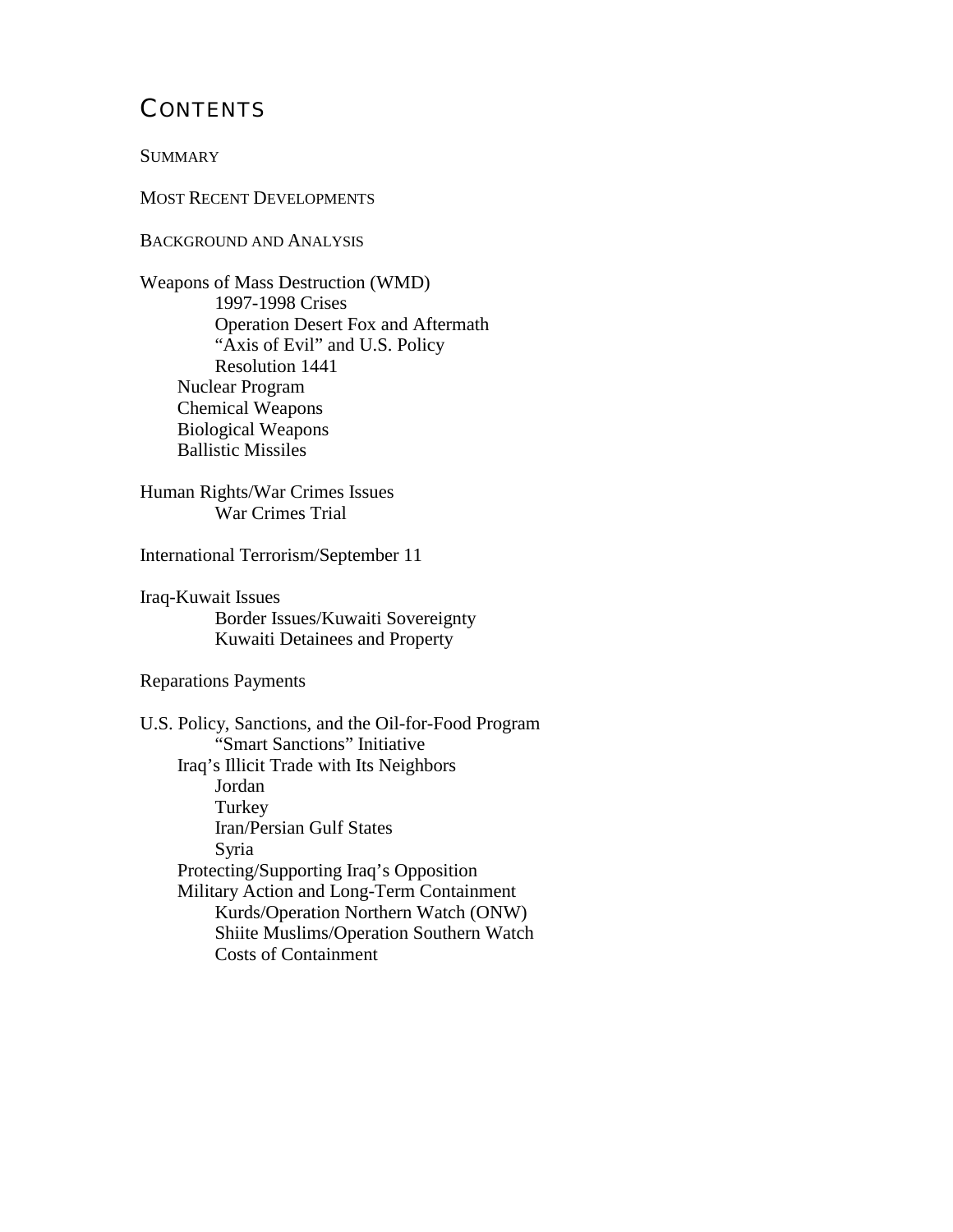#### Iraq: Weapons Threat, Compliance, Sanctions, and U.S. Policy

#### **SUMMARY**

In recent years, the United States has been unable to maintain an international consensus for strict enforcement of all applicable U.N. Security Council resolutions on Iraq, but it has largely succeeded in preventing Iraq from reemerging as an immediate strategic threat to the region. In the wake of the September 11 attacks, there is heightened U.S. concern about the potential threat posed by Iraq's weapons of mass destruction programs and alleged ties to terrorist groups, and the Bush Administration has said it will confront that potential threat, even if it has to act militarily and without formal U.N. authorization.

The Administration is employing a number of tactics to reduce the threat posed by Iraq, including international sanctions and diplomacy, reported covert action, and preparations for possible military action. Changing Iraq's regime, which the Administration says remains a U.S. goal, is not openly supported by many other governments, particularly if it involves major military action. However, many governments support U.S. action through the United Nations to enforce Security Council resolutions requiring Iraqi disarmament of its mass destruction weapons (WMD) programs, and the Bush Administration appears to be tailoring its policy to that objective.

Part of the debate over U.S. policy centers on whether Iraq's WMD programs can be ended through a reintroduction of U.N. weapons inspectors. During 1991-1998, a

U.N. Special Commission on Iraq (UNSCOM) made considerable progress in dismantling and monitoring Iraq's but was unable to finish verifying Iraq's claim that it has destroyed all its WMD or related equipment. Iraq's refusal of full cooperation with UNSCOM eventually prompted U.S.-British military action in December 1998. All inspectors withdrew and Iraq has been unmonitored since, leaving uncertainty as to the degree to which Iraq has rebuilt its WMD programs.

On November 10, 1994, as required, Iraq accepted the U.N.-designated land border with Kuwait (confirmed by Resolution 833) as well as Kuwaiti sovereignty. Iraq has failed to detail the fate of more than 600 Kuwaitis still missing from the war and has not returned all Kuwaiti property taken. Iraq initially rejected a 1991 U.N.-sponsored "oil-for-food" program to address humanitarian needs, but it later accepted a revised version of that plan, operational since December 1996.

Iraq is deemed non-compliant in other areas, especially human rights issues. A U.S. led no-fly zone has provided some protection to Kurdish northern Iraq since April 1991. Since August 1992, a no-fly zone has been enforced over southern Iraq, where historically repressed Iraqi Shiites are concentrated. The zone was expanded in August 1996, but Iraq nonetheless maintains a substantial ground presence in the south. Iraq has openly challenged both no-fly zones since December 1998.

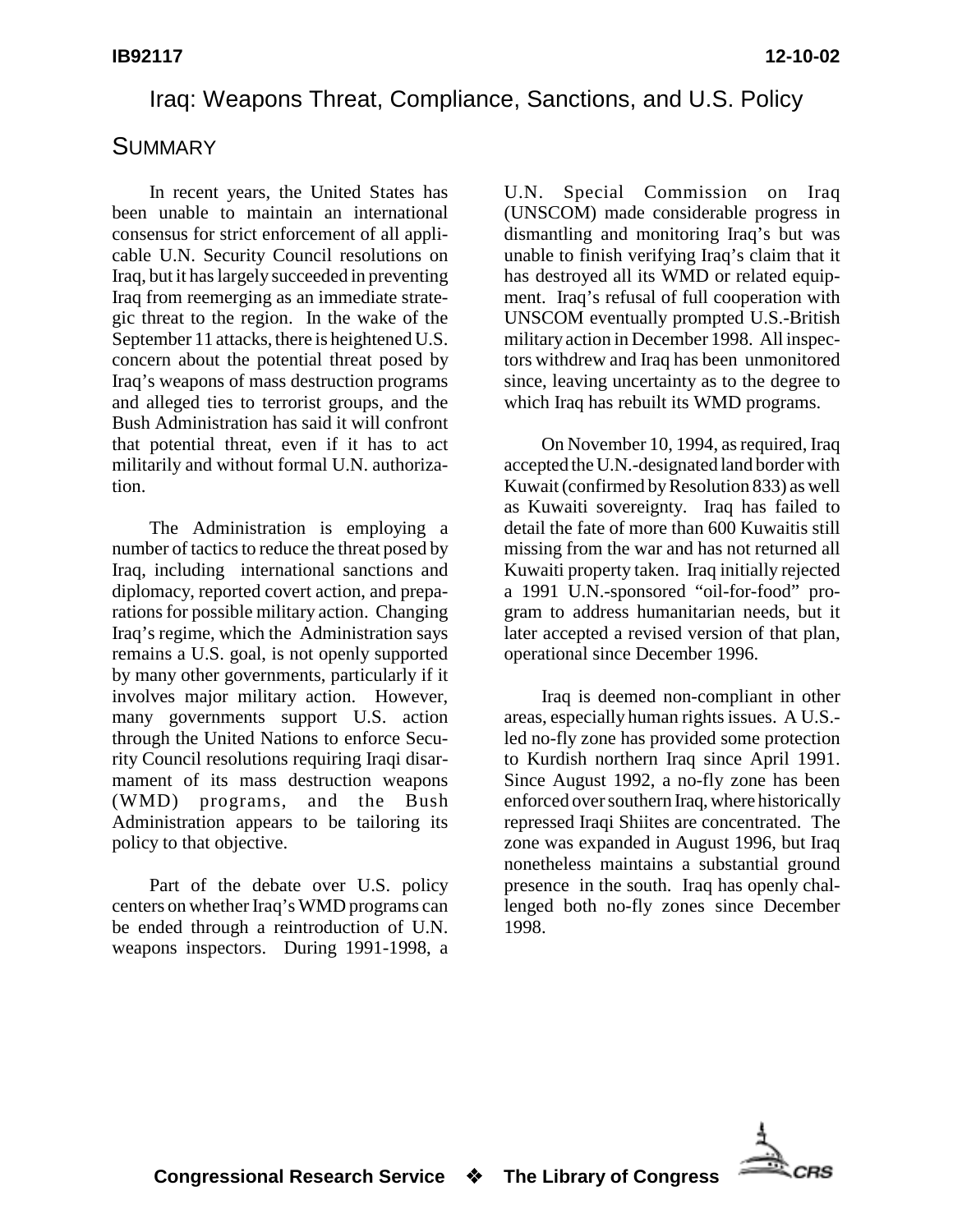#### MOST RECENT DEVELOPMENTS

*In a September 12 speech before the United Nations, President Bush implied that U.S. military action would be taken against Iraq if the United Nations did not disarm Iraq. On October 11, Congress completed passage of legislation (H.J.Res.114, P.L. 107-243) authorizing the President to use force against Iraq. On November 8, the Security Council unanimously adopted Resolution 1441, giving U.N. weapons inspectors new authorities. Iraq reluctantly accepted the new resolution and an advance team of inspectors began work in Iraq on November 18. On December 7, Iraq handed over a 12,000 page required "complete and currently accurate" declaration of all its past WMD programs and WMD useful capabilities, reportedly stating it currently has no banned WMD programs.* 

#### BACKGROUND AND ANALYSIS

U.N. Security Council **Resolution 678** (November 29, 1990) authorized the use of force to expel Iraq from Kuwait. After the war (January 16 - February 28, 1991), a ceasefire was declared in Security Council **Resolution 686** (March 2, 1991). The primary ceasefire resolution is Security Council **Resolution 687** (April 3, 1991), requiring Iraq – in return for a graduated easing of sanctions – to end its weapons of mass destruction programs, recognize Kuwait, account for missing Kuwaitis, return Kuwaiti property, and end support for terrorism. Iraq accepted the resolution. Iraq is required by **Resolution 688** (April 5, 1991) to end repression of its people. In forty reviews (at 60-day intervals) of Iraqi compliance from the end of the Gulf war in 1991 until August 20, 1998, the U.N. Security Council maintained the comprehensive international sanctions on Iraq's imports and exports imposed by Security Council Resolution 661 (August 6, 1990). (See CRS Report RL30472, *Iraq: Oil-for-Food Program*; and CRS Report RL31339, *Iraq: U.S. Efforts to Change the Regime.)*

# **Weapons of Mass Destruction (WMD)**

During 1991-1998, a U.N. Special Commission (UNSCOM) and the International Atomic Energy Agency (IAEA) attempted to verify that Iraq had ended all its prohibited WMD programs and to establish a long-term monitoring program of WMD facilities (**Resolution 715**, October 11, 1991). The monitoring program, accepted by Iraq in November 1993, consisted of visitations and technical surveillance of about 300 sites. Under **Resolution 1051** (March 27, 1996), UNSCOM inspected (at point of entry and at end-use destination) Iraq's imports of any dual use items.

Confrontations over access to suspected WMD sites began almost as soon as UNSCOM began operations in April 1991, prompting adoption of **Resolution 707** (August 15, 1991) requiring unfettered access to all sites and disclosure by Iraq of all its WMD suppliers. During March 1996 - October 1997, Iraq impeded inspectors from entering Iraqi security service and military facilities, and it interfered with some UNSCOM flights. These actions, which were not resolved by a March 1996 side agreement between UNSCOM and Iraq governing pre-notification of inspections of defense and security sites, prompted **Resolution 1060** (June 12, 1996) and other Council statements (such as on June 13, 1997) demanding Iraqi cooperation. **Resolution 1115** (June 21, 1997) threatened travel restrictions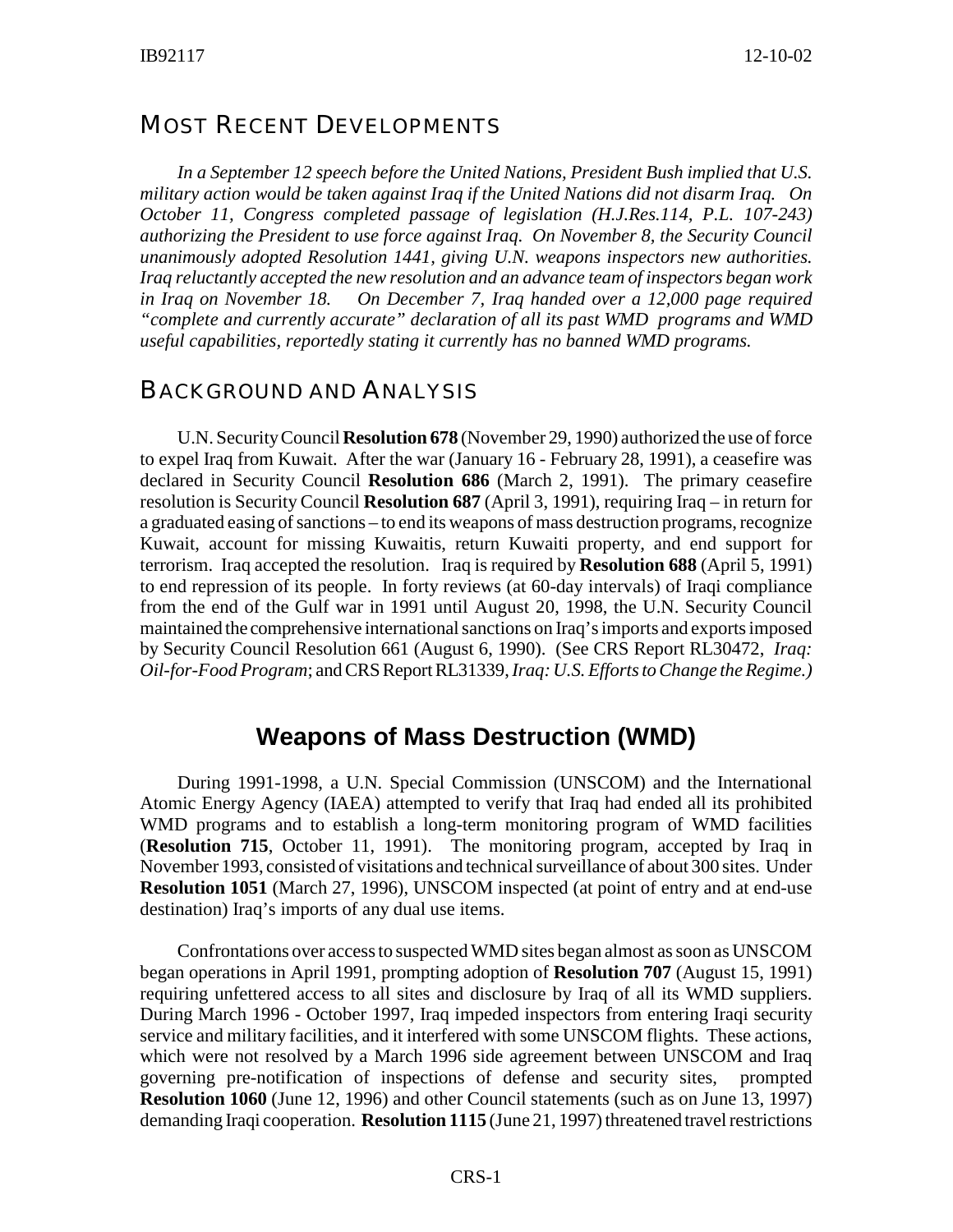against Iraqi officials committing the infractions, and **Resolution 1134** (October 23, 1997) again threatened a travel ban and suspended sanctions reviews until April 1998.

**1997-1998 Crises.** Six days after that vote, Iraq barred American UNSCOM personnel from conducting inspections, and on November 13, 1997, it expelled the Americans. **Resolution 1137** ( November 12, 1997), imposed travel restrictions on Iraqi officials. (On November 13, 1997, the House adopted H.Res. 322, backing unilateral U.S. military action as a last resort. The Senate did not act on a similar resolution, S.Con.Res. 71, because some Senators wanted it to call for the United States to overthrow Saddam Hussein.) In November 1997 and February 1998, Russia and U.N. Secretary General Kofi Annan, respectively, brokered temporary compromises that enabled UNSCOM to resume inspections. The February 23, 1998 U.N.-Iraq agreement provided for access to eight "presidential sites" by UNSCOM inspectors and diplomatic observers. Security Council **Resolution 1154** (March 2, 1998) accepted that agreement, threatening "the severest consequences" if Iraq reneged. Iraq allowed presidential site inspections (1,058 buildings) during March 26-April 3, 1998, the travel ban on Iraqi officials was lifted, and sanctions reviews resumed.

 Iraq subsequently refused to implement an UNSCOM plan for completing its work and, in August 1998, barred UNSCOM from inspecting previously inspected facilities. The Senate and House passed a resolution, S.J.Res. 54 (P.L. 105-235, signed August 14, 1998), declaring Iraq in "material breach" of the ceasefire. The Security Council adopted **Resolution 1194** (September 9, 1998) demanding full unfettered inspections access and suspending sanctions reviews. On October 30, 1998, the Security Council offered an easing of sanctions if Iraq fulfilled WMD and other outstanding requirements, but Iraq demanded an immediate end to sanctions and it ceased cooperation with UNSCOM (but not the IAEA). The U.N. Security Council adopted **Resolution 1205** (November 5, 1998), deeming the Iraqi action a "flagrant violation" of the February 1998 U.N.-Iraq agreement. On November 14, 1998, with the United States about to launch airstrikes, Iraq pledged cooperation, averting airstrikes but prompting President Clinton to openly declare a U.S. policy of regime change.

**Operation Desert Fox and Aftermath.** After a month of testing Iraq's cooperation, UNSCOM said on December 15, 1998 that Iraq refused to yield known WMD-related documents and that it was obstructing inspections. All inspectors withdrew and a 70-hour U.S. and British bombing campaign followed (Operation Desert Fox, December 16-19, 1998), directed against Iraqi WMD-capable facilities and military and security targets. After almost one year of negotiations, the Security Council adopted **Resolution 1284** (December 17, 1999) by a vote of 11- 0 (Russia, France, China, and Malaysia abstained), providing, subject to a vote of the Security Council, for the suspension of most sanctions if Iraq "fully cooperates" with a new WMD inspection body (UNMOVIC, U.N. Monitoring, Verification and Inspection Commission). The resolution calls for inspectors to determine within 60 days of reentering Iraq what WMD elimination tasks remain. Under Resolution 1284, Iraq's revenues would be subject to undefined financial controls, exports of dual use items to Iraq would still require U.N. approval, and arms exports would remain banned. In January 2000, the Security Council selected as head of UNMOVIC former IAEA director Hans Blix, who developed an organizational plan and reported in August 2000 that UNMOVIC was ready to begin activities in Iraq. In the absence of Iraq's agreement to resume on-the-ground inspections, UNMOVIC staff of 63 – all employees of the United Nations and not their individual governments – reviewed documents and imagery, interviewed informants, and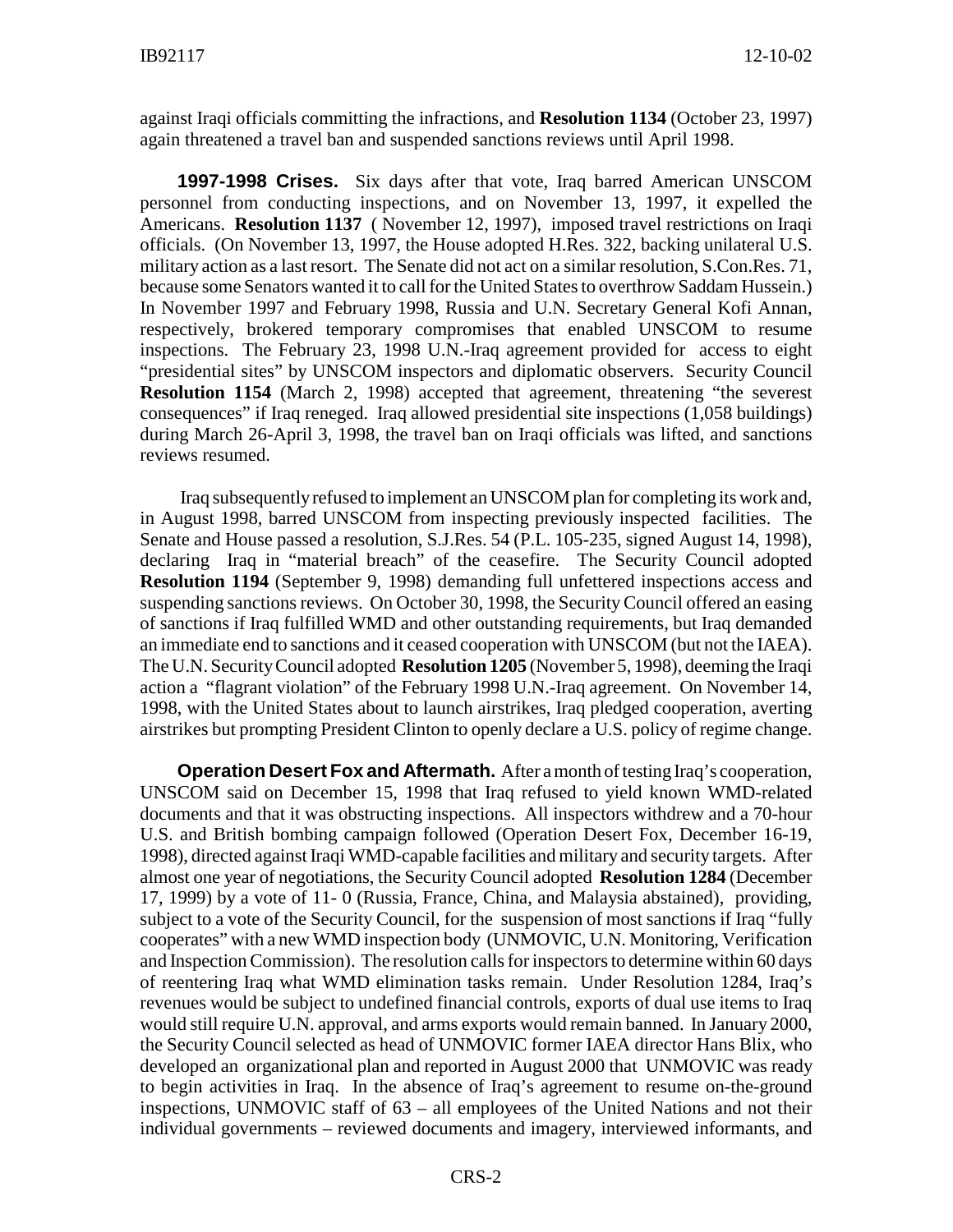reviewed civilian contracts for goods purchased by Iraq to determine whether certain items ("Goods Review List" items) are not included. Such items are subject to review.

**"Axis of Evil" and U.S. Policy.** Amid a growing debate over whether to expand the post-September 11 "war on terrorism" to Iraq, based partly on fears that Iraq could provide WMD to terrorist groups, on November 26, 2001, and again in his January 29, 2002 State of the Union message, President Bush threatened unspecified action against Iraq to prevent its re-emergence as a threat. In the latter speech he described Iraq as part of an "axis of evil" along with Iran and North Korea, and he continued to say that U.S. policy is to change Iraq's regime. One month prior to the State of the Union speech, the House passed H.J.Res. 75 on December 20, 2001, by a vote of 392-12. The resolution called Iraq's refusal to readmit U.N. inspectors a "material breach" of its international obligations and a mounting threat to peace and security. The resolution, not taken up in the Senate, did not explicitly authorize U.S. military action.

The Administration's renewed call for a change of regime was predicated on the assertion that Iraq is rebuilding banned WMD capabilities that, based on Saddam Hussein's record, Iraq might use against the United States directly or against U.S. allies and friends. Defense Secretary Rumsfeld said in late July 2002 that Iraq is rebuilding biological capabilities in mobile vehicles and is building some WMD facilities underground. Similar assertions were made in a British intelligence assessment, released by Prime Minister Blair on September 24, 2002, and a CIA assessment, released in October 2002. These assessments say Iraq has reconstituted its WMD programs, particularly its biological program, although the assessments do not indicate that Iraq has made any major nuclear weapons breakthroughs since inspections ended in 1998. The British dossier said Iraq had tried to buy fissile material from "Africa," that Iraq could deploy chemical weapons against its internal opponents within 45 minutes of an order to do so, and that it is developing missiles with ranges of up to 1,000 km. There are allegations of illicit Iraqi imports of conventional military equipment, including from Belarus, Ukraine, and the former Yugoslavia, possibly shipped through Syria.

**Resolution 1441.** After an internal debate, the Administration decided to work through the United Nations Security Council to force Iraq to eliminate its suspected WMD. In a September 12, 2002 speech before the United Nations, President Bush implicitly threatened U.S. military action, unilateral if necessary, if the United Nations did not enforce existing resolutions on Iraq. Iraq, seeing international support for the President's decision to take the Iraq issue to the United Nations, pledged on September 16 to admit UNMOVIC inspectors without conditions, reversing a position taken during several meetings with the United Nations in 2002: March 7, May 1-3, and July 4-5 (in Vienna). On October 1, 2002, Iraq and UNMOVIC reached agreement on practical arrangements for new inspections, although inspections of presidential sites would still be subject to the February 1998 side agreement with Secretary General Annan. The Bush Administration called the agreement insufficient and insisted on a new Security Council resolution specifying consequences if Iraq does not fully comply and enhancing inspection authorities.

In debate on a new resolution, France and Russia opposed authorizing force without a second vote of the Council. As U.N. negotiations continued, on October 11 Congress completed work on a resolution (H.J.Res. 114, P.L. 107-243) authorizing the use of U.S.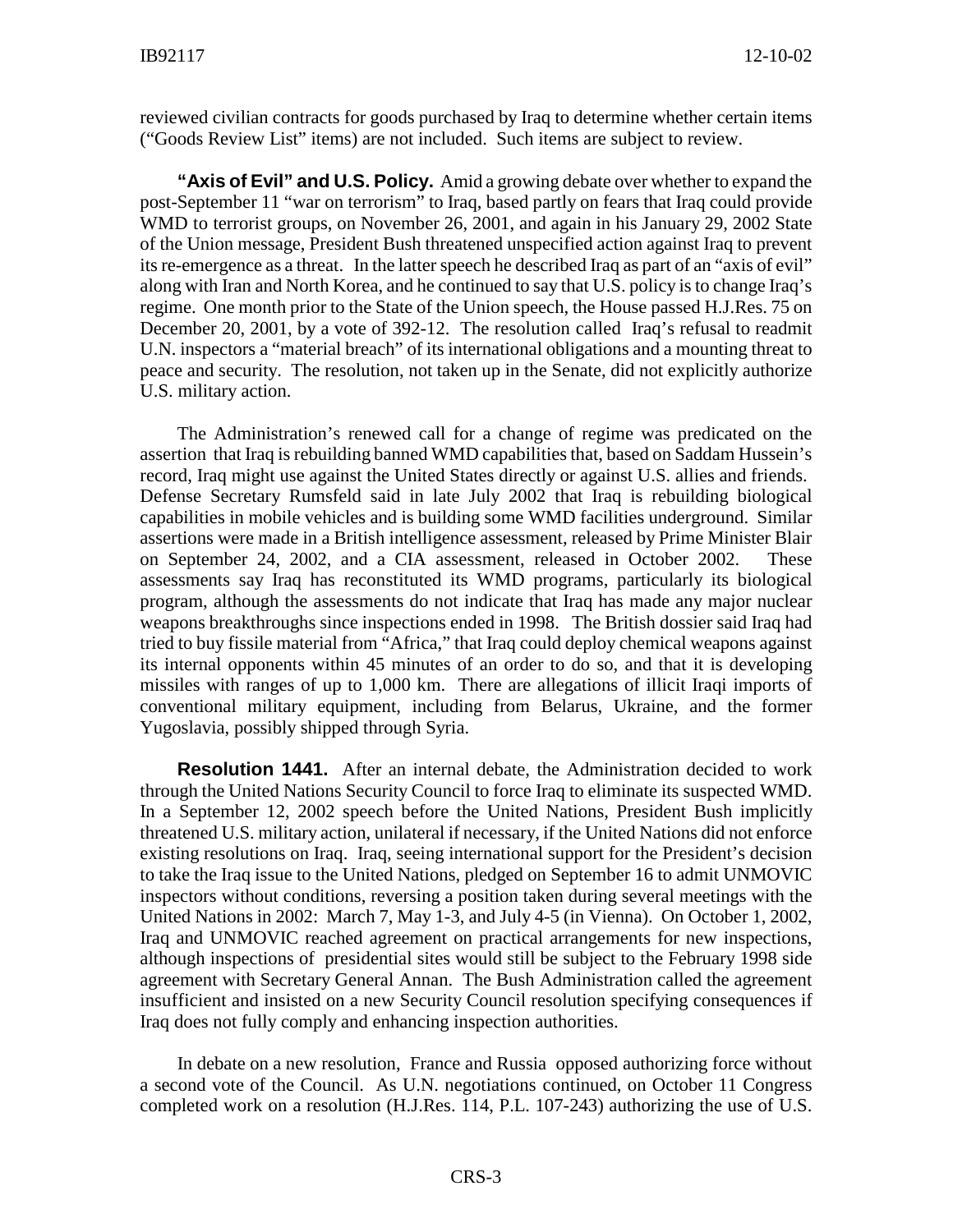armed forces against Iraq. After several weeks of negotiations, on November 8, 2002 the Security Council unanimously adopted Resolution 1441, with the following key provisions:

- (1) declaring Iraq in material breach of pre-existing resolutions;
- (2) giving Iraq 7 days to accept the resolution and 30 days (until December 8) to provide a full declaration of all WMD programs;
- (3) requiring new inspections to begin within 45 days (December 23) and an interim progress report within 60 days thereafter (no later than February 21, 2003);
- (4) declaring all sites, including presidential sites, subject to unfettered inspections;
- (5) giving UNMOVIC the right to interview Iraqis in private, including taking them outside Iraq, and to freeze activity at a suspect site;
- (6) forbidding Iraq from taking hostile acts against any country upholding U.N. resolutions, a provision that would appear to cover Iraq's defiance of the "no fly zones;" and
- (7) giving UNMOVIC the authority to report Iraqi non-compliance and the Security Council as a whole the opportunity to meet to consider how to respond to Iraqi non-compliance.

Iraq accepted the resolution on November 13 in a defiant letter. Blix and an advance team of inspectors landed in Iraq on November 18 to re-establish UNMOVIC facilities, and inspections began on November 27, initially focusing on sites previously visited or dismantled in the 1991-1998 inspections process. Press reports say the inspectors have received full access thus far. On December 7, one day before the deadline of Resolution 1441, Iraq submitted its declaration of its past WMD programs and WMD-useful capabilities. The Bush Administration and the U.N. inspectors are analyzing the declaration. The Bush Administration has said that simultaneous Iraqi statements that Iraq has no banned WMD programs does not comport with the U.S. belief based on intelligence but that it would fully analyze the declaration.

President Bush has said the United States will have "zero tolerance" for Iraqi noncompliance, making U.S. military action against Iraq still a possibility. Press reports have discussed various reported war plans, some outlining a large ground offensive, while others report plans for a targeted attack on Baghdad intended to quickly remove Iraq's leadership. To varying degrees, European and Arab governments, as well as Turkey, have indicated opposition to unilateral U.S. military action, although they indicate they might be supportive if the United Nations authorized force.

 The following summarizes the results of previous inspection missions in Iraq and outstanding issues.

#### **Nuclear Program**

During 1991-1994, despite Iraq's initial declaration that it had no nuclear weapons facilities or unsafeguarded material, UNSCOM/IAEA uncovered and dismantled a previously-undeclared network of about 40 nuclear research facilities, including three clandestine uranium enrichment programs (electromagnetic, centrifuge, and chemical isotope separation) as well as laboratory-scale plutonium separation program. Inspectors found and dismantled (in 1992) Iraq's clandestine nuclear weapons development program, and they found evidence of development of a radiological weapon ("dirty bomb"), which scatters nuclear material without an explosion. No radiological weapon was ever completed, but Iraq might have tested such a device. UNSCOM removed from Iraq all discovered nuclear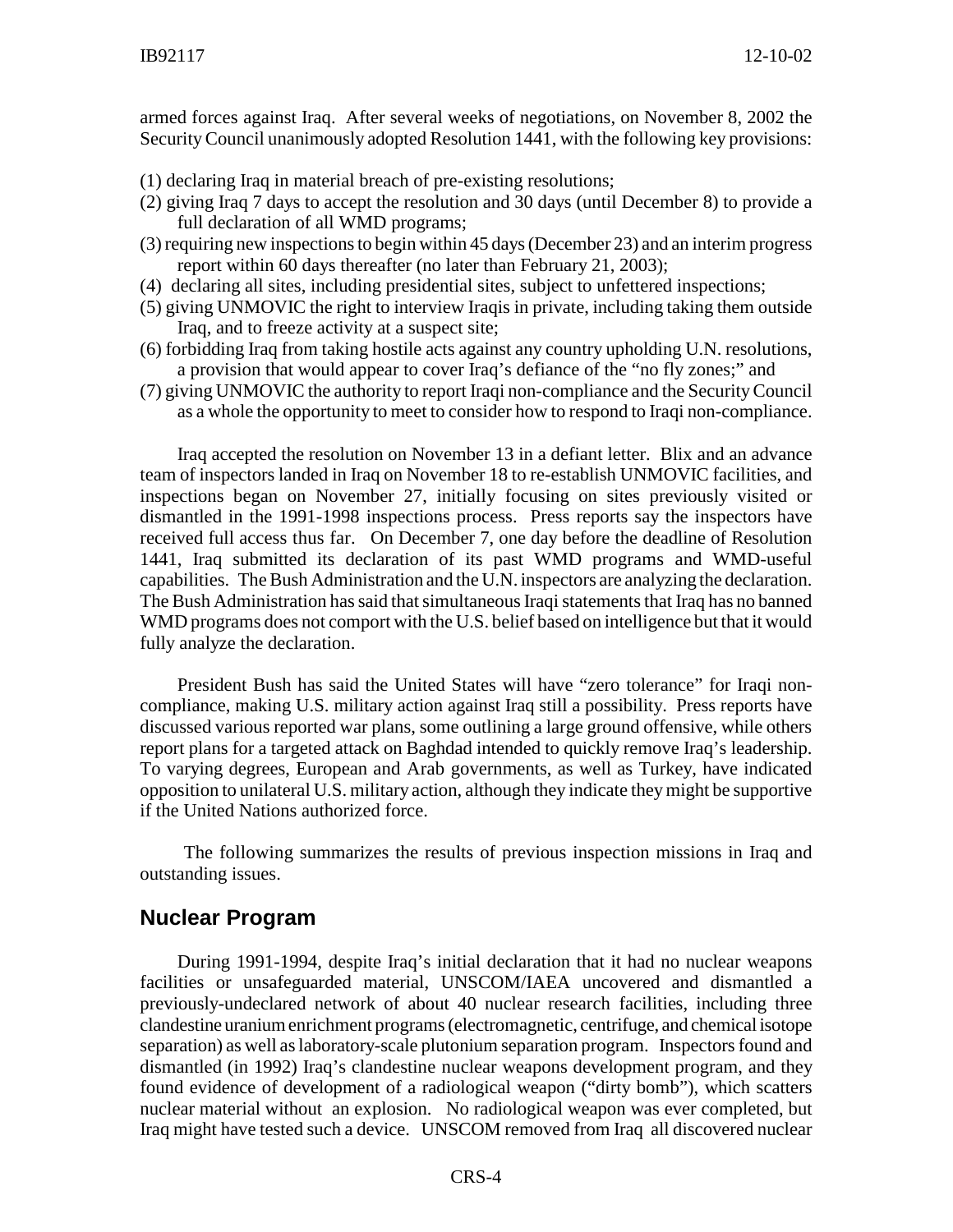reactor fuel, fresh and irradiated. Following the defection of Hussein Kamil (Saddam's son-in-law and former WMD production czar) in August 1995, Iraq revealed it had launched a crash program in August 1990 to produce a nuclear weapon as quickly as possible by diverting fuel from its reactors for a nuclear weapon. The IAEA report of December 1, 1995 said that, if Iraq had proceeded with its crash program, Iraq might have produced a nuclear weapon by December 1992.

The IAEA, before it ceased work in Iraq, said that Iraq's nuclear program had been ended and that it had a relatively complete picture of Iraq's nuclear suppliers. A May 15, 1998 Security Council statement reflected a U.S.-Russian agreement to close the nuclear file if Iraq cleared up outstanding issues (nuclear design drawings, documents, and the fate of some nuclear equipment). An IAEA report of July 1998 indicated that some questions still remained, and the United States did not agree to close the file. In January 2002, as it has in each of the past 3 years, IAEA inspectors verified that several tons of uranium remained sealed, acting under Iraq's commitments under the 1968 Nuclear Nonproliferation Treaty. In May 2000, the IAEA destroyed a nuclear centrifuge that Iraq had stored in Jordan in 1991.

The IAEA says that the absence of an inspections program creates uncertainty about Iraqi nuclear activities. The United States believes that Iraq retains the expertise (about 7,000 scientists and engineers) and intention to rebuild its nuclear program, and Administration officials have asserted it is doing so. Some press reports indicate Iraq has recently tried to buy equipment abroad that could be used to make weapons grade nuclear material. On September 6, 2002, the *New York Times* reported that IAEA/UNMOVIC inspectors have noted from commercial satellite photos construction and other alterations at some Iraqi nuclear-related sites that could suggest banned nuclear activity by Iraq. The CIA assessment, mentioned above, says that Iraq would likely not be able to produce a nuclear weapon until the latter half of the decade, unless it acquires fissile material from abroad.

#### **Chemical Weapons**

UNSCOM destroyed all chemical weapons materiel uncovered — 38,500 munitions, 480,000 liters of chemical agents, 1.8 million liters of precursor chemicals, and 426 pieces of production equipment items — and the destruction operation formally ended on June 14, 1994. However, the fate of about 31,600 chemical munitions, 550 mustard gas bombs, and 4,000 tons of chemical precursors, remains unknown. Iraq refused to yield an Air Force document, found in July 1998 by UNSCOM, that could explain their fate, although Iraq allowed UNSCOM to take notes from it. In February 1998 UNSCOM discovered that shells taken from Iraq in 1996 contained 97% pure mustard gas, indicating it was freshly produced.

The primary remaining chemical weapons questions center on VX nerve agent, which Iraq did not include in its initial postwar declarations and of which no stockpile was ever located. By 1995 UNSCOM had uncovered enough circumstantial evidence to force Iraq to admit to producing about 4 tons of VX, but UNSCOM believed that Iraq had imported enough precursor — about 600 tons — to produce 200 tons of the agent. In late June 1998, UNSCOM revealed that some unearthed missile warheads, tested in a U.S. Army lab, contained traces of VX, contradicting Iraq's assertions that it had not succeeded in stabilizing the agent. Separate French and Swiss tests did not find conclusive evidence of VX. About 170 chemical sites were under long-term monitoring. Iraq has not signed the Chemical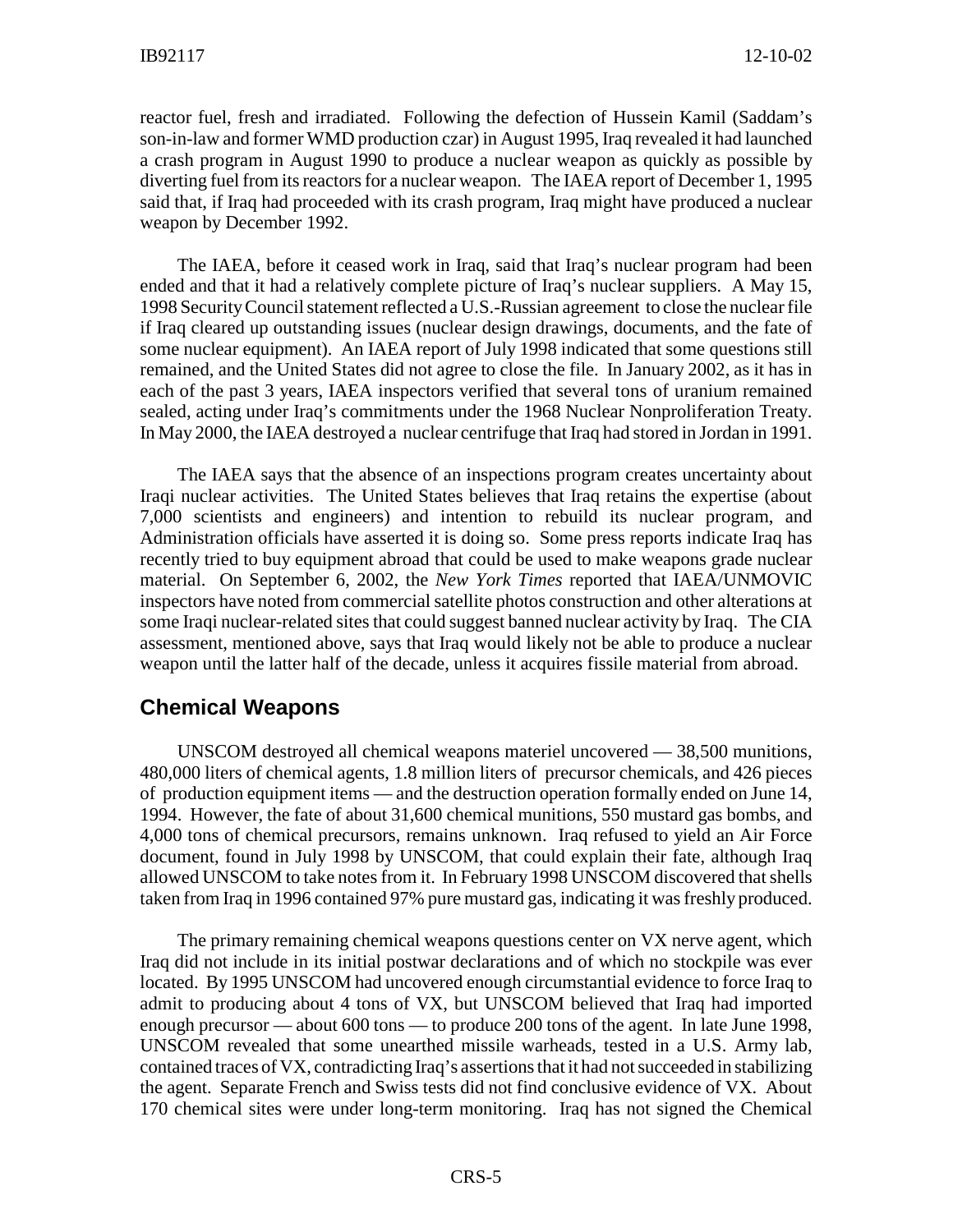Weapons Convention that took effect April 29, 1997. The CIA assessment says Iraq has renewed chemical weapons production and probably stocked a few hundred tons of agent.

#### **Biological Weapons**

Biological weapons is the area with more outstanding and unresolved issues than any other weapons area, according to UNSCOM, which called Iraq's biological declarations neither credible nor verifiable. Iraq did not initially declare any biological materials, weapons, research, or facilities, and no biological weapons stockpile was ever uncovered. UNSCOM focused its investigation initially on the major biological research and development site at Salman Pak, but Iraq partially buried that facility shortly before the first inspections began. In August 1991, Iraq admitted that it had a biological weapons research program. In July 1995, Iraq modified its admission by acknowledging it had an offensive biological weapons program and that it had produced 19,000 liters of botulinum, 8,400 liters of anthrax, and 2,000 liters of aflatoxin, clostridium, and ricin. In August 1995, Iraq confessed to having produced 191 biological bombs, of which 25 were missile warheads, loaded with anthrax, botulinum, and aflatoxin for use in the Gulf war, but Iraq claims to have destroyed the bombs after the Gulf conflict. UNSCOM monitored 86 biological sites during 1994 -1998. UNSCOM discovered and dismantled the Al Hakam facility on June 20, 1996.

According to UNSCOM, Iraq imported a total of 34 tons of growth media for producing biological agents during the 1980s, of which 4 tons remain unaccounted for. UNSCOM lacked information on Iraq's development of drop tanks and aerosol generators for biological dissemination, as well as the fate of the biological munitions. No evidence linking the October 2001 anthrax-related terrorism in the United States to Iraq has been announced. White House spokespersons said in late December 2001 that the anthrax used in the attacks appeared to be from a domestic source, such as a U.S. military laboratory. Press reports in 2002 say Iraq has been developing unmanned aerial vehicles that could be used to deliver biological or chemical weapons. The October 2002 CIA assessment said that Iraq had reactivated its biological program and that most elements of the program are larger and more advanced than they were before the Gulf war.

#### **Ballistic Missiles**

U.N. Security Council Resolution 687 requires the destruction of all Iraqi ballistic missiles with a range greater than 150 kilometers. UNSCOM accounted for 817 of 819 Soviet-supplied Scud missiles, 130 of which survived the Gulf war, as well as all 14 declared mobile launchers and 60 fixed launch pads. U.S. analysts believe Iraq might be concealing as many as 12 Scud-like missiles. UNSCOM's October 1998 report said it had been able to account for at least 43 of the 45 chemical and biological (CBW) warheads Iraq said it unilaterally destroyed in 1991. (The warheads were unearthed in mid-1998.) An additional 30 chemical warheads were destroyed under UNSCOM supervision. UNSCOM also accounted for all but 50 conventional Scud warheads, and said it made progress establishing a material balance for Scud engine components. Unresolved issues include accounting for missile program documentation, 300 tons of special missile propellant, and indigenous missile production (30 indigenously-made warheads and 7 missiles).

In December 1995, after Jordan reported seizing 115 Russian-made missile guidance components allegedly bound for Iraq, UNSCOM said Iraq had procured some missile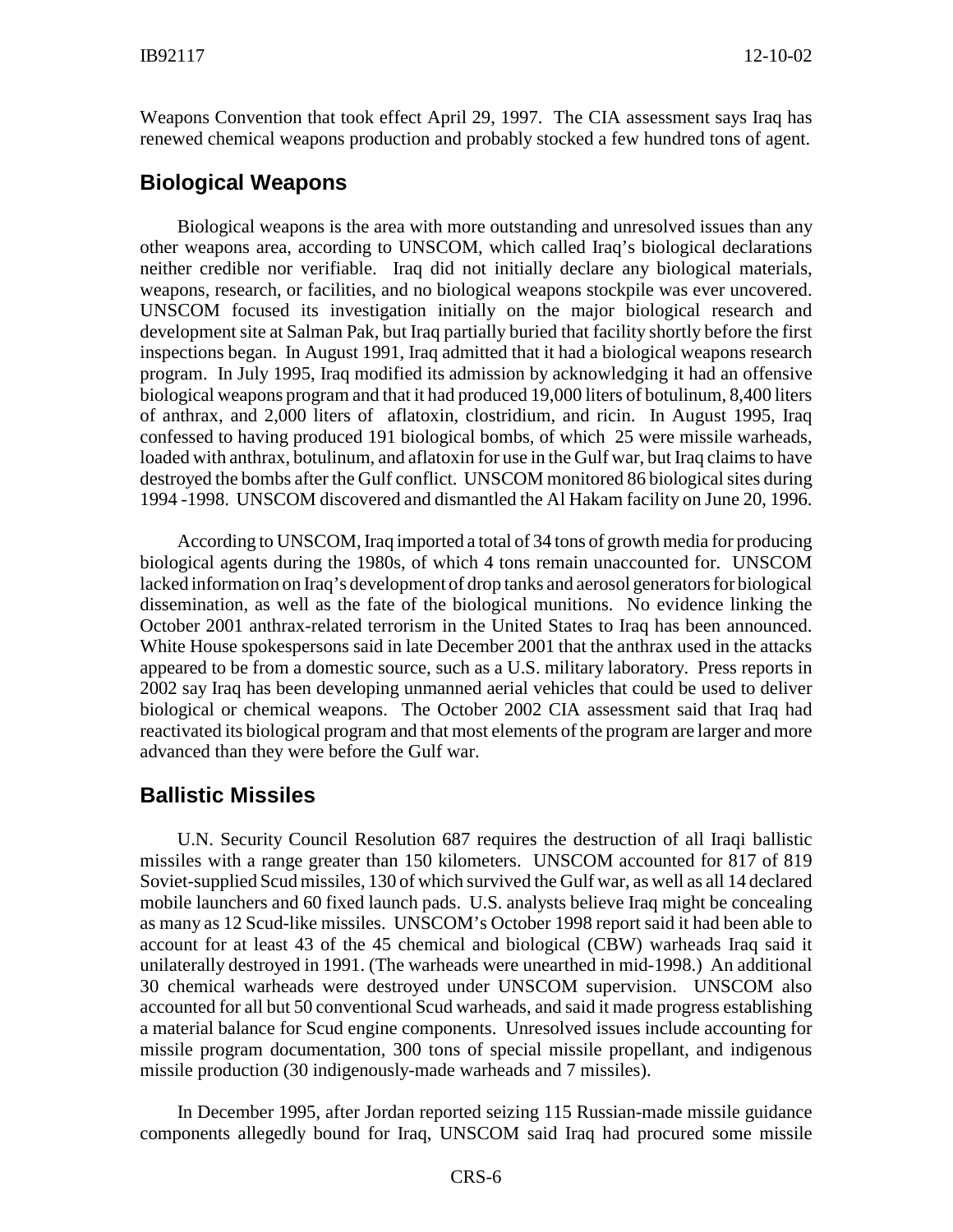components since 1991, a violation of sanctions. (That month, UNSCOM retrieved prohibited missile guidance gyroscopes, suitable for a 2,000 mile range missile, from Iraq's Tigris River, apparently procured from Russia's defense-industrial establishment.) UNSCOM also had evidence that Iraq, after the Gulf war, conducted secret flight tests and conducted research on missiles of prohibited ranges. Iraq is making progress in developing permitted-range missiles – the Ababil and Samoud programs – according to the January 2002 CIA report to Congress and, prior to Desert Fox, UNSCOM had been monitoring about 63 missile sites and 159 items of equipment, as well as 2,000 permitted missiles. In early May 2002, the United States presented to the U.N. Security Council evidence that Iraq is developing missiles of ranges beyond the permitted 150 km.

# **Human Rights/War Crimes Issues**

U.S. and U.N. human rights reports since the Gulf war have repeatedly described Iraq as a gross violator of human rights. In 1994, the Clinton Administration said it was considering presenting a case against Iraq to the International Court of Justice under the 1948 Genocide Convention. U.N. Rapporteur for Iraq Max Van der Stoel's February 1994 report said that Convention might be violated by Iraq's abuses against the Shiite "Marsh Arabs" in southern Iraq, including drainage of the marshes where they live. In February 2002, Iraq allowed the U.N. human rights rapporteur for Iraq, Andreas Mavromatis of Cyprus, to visit Iraq, the first such visit since 1992. On October 20, 2002, Saddam Hussein granted an amnesty and released virtually all prisoners in Iraq, calling the move gratitude for his purported "100%" victory in a referendum on his leadership on October 15, 2002.

**War Crimes Trial.** U.N. Security Council Resolution 674 (October 29, 1990) calls on all states or organizations to provide information on Iraq's war-related atrocities to the United Nations. The Foreign Relations Authorization Act for FY1992, (P.L. 102-138, October 28, 1991, section 301) stated the sense of Congress that the President should propose to the U.N. Security Council a war crimes tribunal for Saddam Hussein. Similar legislation was later passed, including H.Con.Res. 137, (passed the House November 13, 1997); S.Con.Res. 78, (passed the Senate March 13, 1998); and a provision of the Iraq Liberation Act (P.L. 105-338, signed October 31, 1998).

A U.S. Army report on possible war crimes was released on March 19, 1993, after Clinton took office. Since April 1997, the Administration has supported INDICT, a private organization that publicizes alleged Iraqi war crimes and seeks the arrest of 12 alleged Iraqi war criminals, including Saddam and his two sons. Although apparently lacking international support, in August 2000 then U.S. Ambassador-At-Large for War Crimes David Scheffer said that the United States wanted to see an Iraq war crimes tribunal established, focusing on "nine major criminal episodes." These include the use of chemical weapons against Kurdish civilians at Halabja (March 16, 1988, killing 5,000 Kurds) and the forced relocation of Kurds in the "Anfal" campaign (February 1988, in which an estimated 50,000 to 182,000 Kurds died); the use of chemical weapons against Iran; post-war crimes against humanity (the Kurds and the Marsh Arabs); war crimes against Kuwait (including oil field fires) and coalition forces; and other allegations. In FY2001 and again in FY2002, the State Department contributed \$4 million to a U.N. "Iraq War Crimes Commission, " to be spent if a U.N. tribunal for Iraq war crimes is formed. The *Washington Post* reported October 30, 2002 that the Bush Administration is gathering information for a post-Saddam trial for the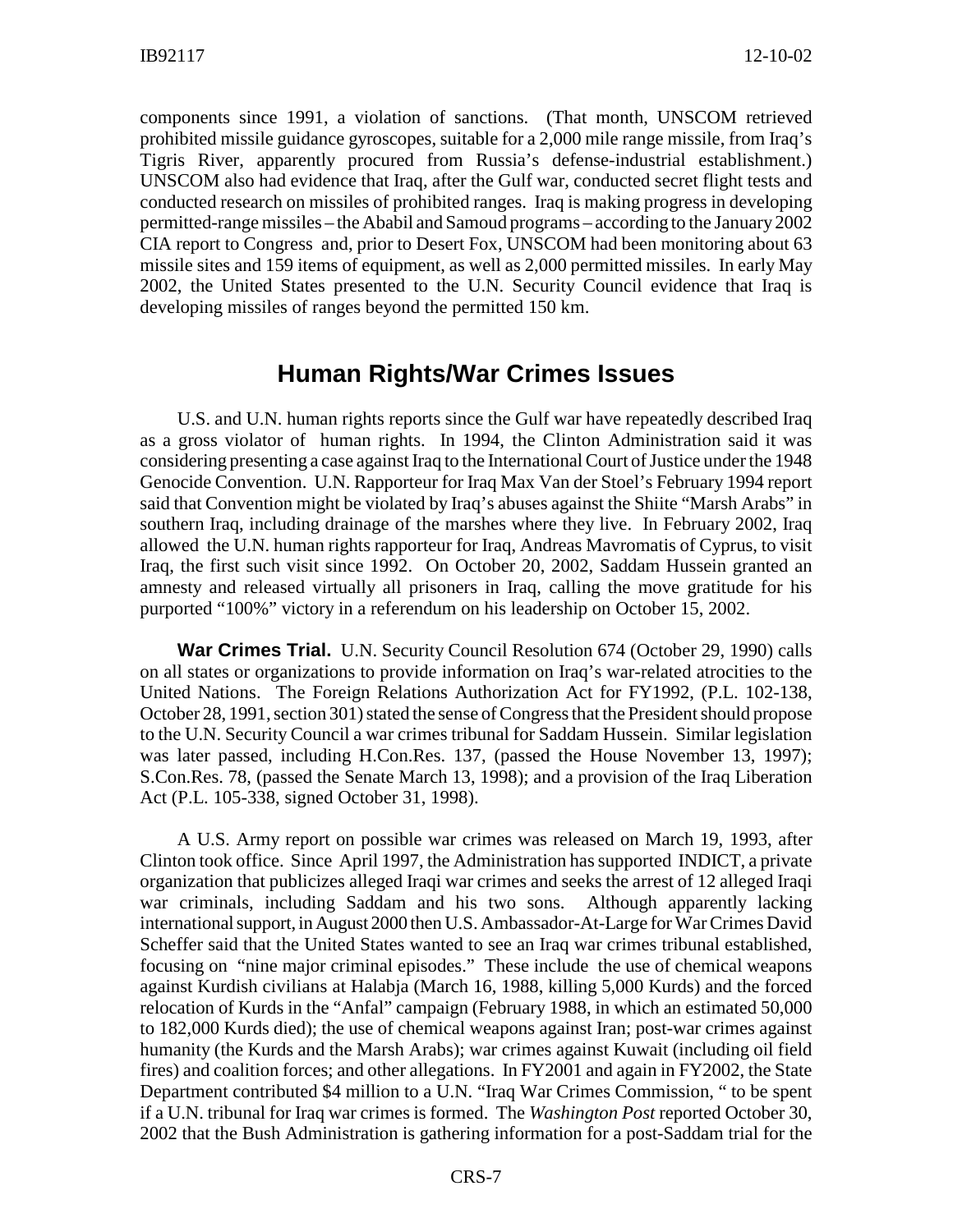12 alleged Iraqi war criminals. (For more information on U.S. funding for Iraqi war crimes issues, see CRS Report RL31339, *Iraq: U.S. Efforts to Change the Regime.*)

#### **International Terrorism/September 11**

Resolution 687 required Iraq to end support for international terrorism, and Iraq made a declaration to that effect to the U.N. Security Council. FBI Director Robert Mueller said in early May 2002 that, after an exhaustive FBI and CIA investigation, no direct link has been found between Iraq and any of the September 11 hijackers, although some still assert that hijacker Mohammad Atta met with Iraqi intelligence in Prague in April 2001. Senior U.S. officials said in late September 2002 that there is intelligence that some high-ranking Al Qaeda members have had contacts with Baghdad and that Iraq had helped Al Qaeda train with chemical weapons at some point in the past. Others believe that Baghdad has little contact with Al Qaeda because it differs with Iraq's secular ideology and would hurt Iraq's efforts to improve relations with Egypt and other moderate Arab states that are threatened by Al Qaeda. French terrorism investigators say they have found no evidence of Iraq-Al Qaeda linkages. The CIA told Congress on October 7, 2002 that Iraq would likely not conduct a terrorist attack using WMD against the United States unless there were U.S. military action against Iraq.

Iraq remains on the U.S. list of state sponsors of terrorism, and according to the State Department's reports on international terrorism (most recently the report for 2001, issued May 21, 2002), continues to harbor the Abu Nidal Organization and the Palestine Liberation Front of Abu Abbas. In August 2002, Abu Nidal died (committed suicide or was killed) as Iraqi police went to arrest him for alleged contacts with foreign governments opposed to Baghdad. Iraq says it is paying the families of Palestinian suicide bombers \$25,000, and some press reports say Iraq is cultivating Palestinians that might unleash anti-U.S. or anti-Israel terrorism in the event of a U.S.-led war against Iraq. (See CRS Report RL31119, *Terrorism: Near Eastern Groups and State Sponsors, 2002*.)

# **Iraq-Kuwait Issues**

Resolution 1284 requires reports on the issues discussed below but, unlike Resolution 687, does not link the easing of any sanctions to Iraqi compliance on Kuwait-related issues. Resolution 1441 does not impose any new Kuwait-related requirements on Iraq.

**Border Issues/Kuwaiti Sovereignty.** Resolution 687 required Iraq to annul its annexation of Kuwait, directed the U.N. Secretary-General to demarcate the Iraq-Kuwait border, and established a demilitarized zone 10 kilometers into Iraq and 5 kilometers into Kuwait. **Resolution 773** (August 26, 1992) endorsed border decisions taken by the Iraq-Kuwait Boundary Demarcation Commission (established May 2, 1991) that, in November 1992, finished demarcating the Iraq-Kuwait border as described in an October 1963 agreement between Iraq and Kuwait. The border took effect January 15, 1993. The new line deprived Iraq of part of Umm Qasr port and a strip of the Rumaylah oil field, which straddles the border. On March 18, 1993, the Commission determined the sea border, allowing both countries access to the Gulf. **Resolution 833** (May 27, 1993) demanded that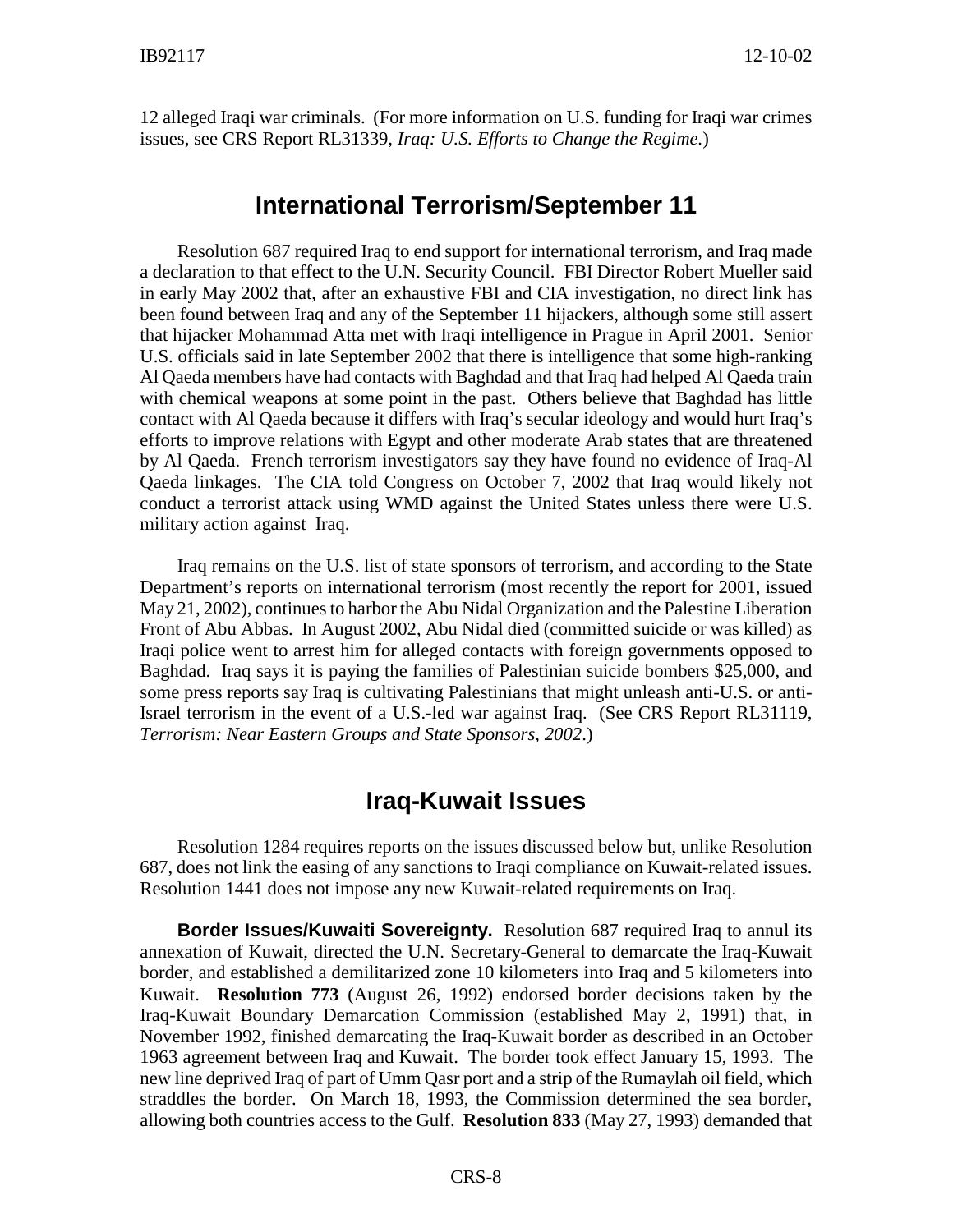Iraq and Kuwait accept the final border demarcation. On November 10, 1994, Iraq formally recognized Kuwait in a motion signed by Saddam Hussein. At the Arab summit in Beirut (March 27-29, 2002), Iraq reaffirmed its commitment to Kuwait's territorial integrity and pledged to cooperate to determine the fate of missing Kuwaitis (see below), earning a Arab statement of opposition to a U.S. attack on Iraq and a step toward reconciliation with Kuwait. On December 7, 2002, Saddam Hussein issued an "apology" to Kuwait for the invasion.

The 32-nation U.N. Iraq-Kuwait Observer Mission (UNIKOM), established by Resolutions 687 and 689 April 9, 1991), continues to monitor border violations. The United States contributes 11 personnel to the 197 observers in UNIKOM, which is considered a U.N. peacekeeping operation. Under **Resolution 806** (February 5, 1993), passed after Iraqi incursions into the demilitarized zone in January 1993 (and other incidents), a 908-member Bengali troop contingent supplements the observer group. Kuwait furnishes two-thirds of UNIKOM's \$51 million annual budget. The United States contributes about \$4.5 million per year to UNIKOM.

**Kuwaiti Detainees and Property.** Security Council **Resolutions 686** and **687** require Iraq to account for Kuwaiti and other nationals detained in Iraq during the Persian Gulf crisis. Of an initial 628 Kuwaiti cases, 608 are unresolved (ICRC figure as of May 2000), as are the cases of an additional 17 Saudi nationals. Iraq has admitted to having arrested and detained 126 Kuwaitis, but did not provide enough information to resolve their fate. Only three cases have been resolved since 1995. Since January 1995, Iraq and Kuwait were meeting every month on the Iraq-Kuwait border, along with U.S., British, French, and Saudi representatives, but Iraq has boycotted the meetings since Operation Desert Fox. In February 2000, retired Russian diplomat Yuli Vorontsov was appointed to a new post (created by Resolution 1284) of U.N. coordinator on the issue of missing Kuwaiti persons and unreturned property. Iraq has not yet allowed him to visit Iraq, and in April, June, and August 2000, as well as in March, April, and June 2001, the Security Council has issued statements of concern about the lack of progress. In April 2002, Iraq offered to receive a U.S. team to discuss the case of missing Gulf war Navy pilot Michael Speicher, but Defense Department officials declined on doubts of the benefits of a visit. Iraq says that non-Iraqis were included in its blanket prisoner amnesty of October 20, 2002, and that Kuwait can send representatives to search its prisons, which Iraq claims are virtually empty now.

U.N. Security Council **Resolutions 686** and **687** require Iraq to return all property seized from Kuwait. In the first few years after the cease-fire, Iraq returned some Kuwaiti civilian and military equipment, including U.S.-made Improved Hawk air defense missiles, and a June 2000 Secretary General report and a June 19, 2000 Security Council statement did note that Iraq had returned "a substantial amount of property." However, since 1994, U.S. officials have accused Iraq of returning to Kuwait some captured Iranian equipment that was never part of Kuwait's arsenal and of using Kuwaiti missiles and armored personnel carriers during Iraq's October 1994 troop move toward the Kuwait border. The United Nations and Kuwait say Iraq has not returned extensive Kuwaiti state archives and museum pieces, as well as military equipment including eight Mirage F-1 aircraft, 245 Russian-made fighting vehicles, 90 M113 armored personnel carriers, one Hawk battery, 3,750 Tow anti-tank missiles, and 675 Russian-made surface-to-air missile batteries. Iraq claims the materiel was left behind or destroyed when Iraq evacuated Kuwait. U.N. Secretary General Annan said at the conclusion of the July 4-5, 2002 inspections talks that agreement had been reached on a "mechanism" for Iraq to return Kuwait's state archives (six truckloads of documents) to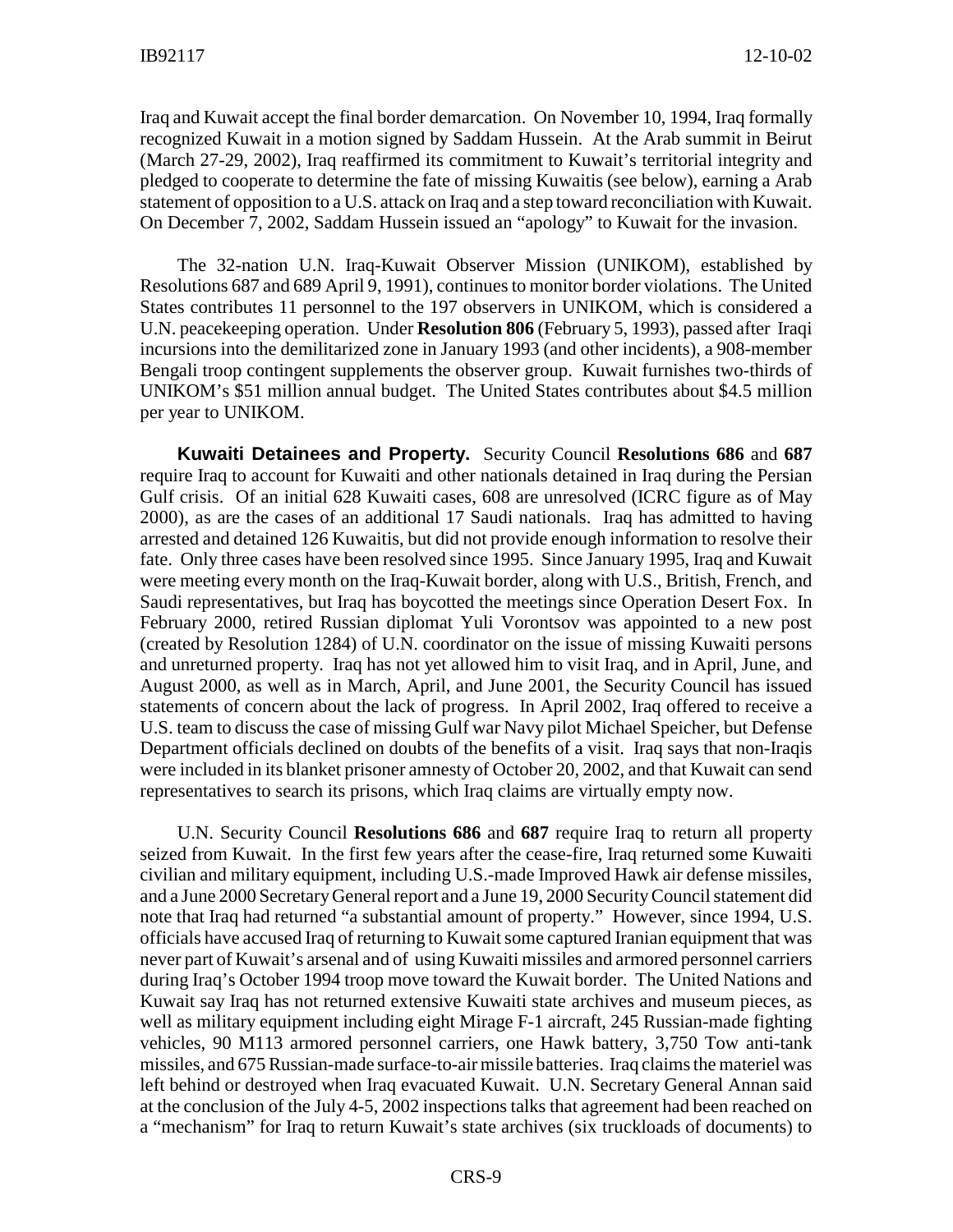Kuwait. Iraq began the return of tons of documents on October 20, 2002, although Kuwait says preliminary assessments suggest some key archives were not returned.

#### **Reparations Payments**

The U.N. Security Council has set up a mechanism for compensating the victims of Iraq's invasion of Kuwait (individuals, governments, and corporations), using 25% (reduced from 30% in December 2000) of the proceeds from Iraqi oil sales. As of June 21, 2002 – following an award of \$4.5 billion to Kuwait's government and state-owned oil industry – the Compensation Commission (UNCC) has approved claims worth about \$43.6 billion, of a total asserted value of \$320 billion claims submitted. Following an April 2002 payout of about \$1 billion, which included \$800 million in payments to Kuwait, the UNCC has paid out about \$14.8 billion. Awards to U.S. claimants thus far total over \$666 million. In September 2000, the UNCC governing council approved an award to Kuwait of \$15.9 billion for oil revenues lost because of the Iraqi occupation and the aftermath of the war (burning oil wells), although current payment schedules will provide only a small fraction of that award (about \$50 million) until 2003. In June 2001, the UNCC approved \$243 million in payments to all of Iraq's immediate neighbors (except Turkey) for studies of Gulf war environmental damage. Of this amount, \$5 million was approved for Iraq's legal expenses to counter the expected environmental reparations claims. Kuwait was awarded \$700 million in October 2002 to cover the cost of removing Iraqi mines laid in the Gulf war.

Several legislative proposals ("Iraq Claims Act") to distribute Iraq's frozen assets (about \$2.2 billion) in the United States (separate from the U.N. compensation process) were not enacted, because of differences over categories of claimants that should receive priority. In the 107<sup>th</sup> Congress, H.R. 1632 proposes to distribute Iraq's frozen assets primarily to U.S. victims of the Iraqi invasion of Kuwait. Some might argue that this group of claimants is covered under the U.N. process discussed above and that the frozen assets in the United States should be used for those with claims resulting from events prior to the Iraqi invasion. (See CRS Report 98-240, *Iraq: Compensation and Assets Issues.*)

# **U.S. Policy, Sanctions, and the Oil-for-Food Program**

As international concerns for the plight of the Iraqi people have grown, the United States has had increasing difficulty maintaining support for international sanctions. The oilfor-food program, established by **Resolution 986** (April 15, 1995) and in operation since December 1996, has been progressively modified to improve Iraq's living standards, and the United States has eased its own sanctions to align them with the program. Of the Security Council permanent members, the United States has set the highest standards for full Iraqi compliance that would trigger a lifting of sanctions. The United States rules out direct dialogue with Iraq on the grounds that Iraq's level of compliance does not justify talks. (See CRS Report RL30472, *Iraq: Oil-For-Food Program, Sanctions, and Illicit Trade*.)

**"Smart Sanctions" Initiative.** During a February 2001 trip to the Middle East, Secretary of State Powell presented a U.S. plan to facilitate exports of civilian equipment to Iraq in exchange for measures to ensure that no militarily useful goods reach Iraq. The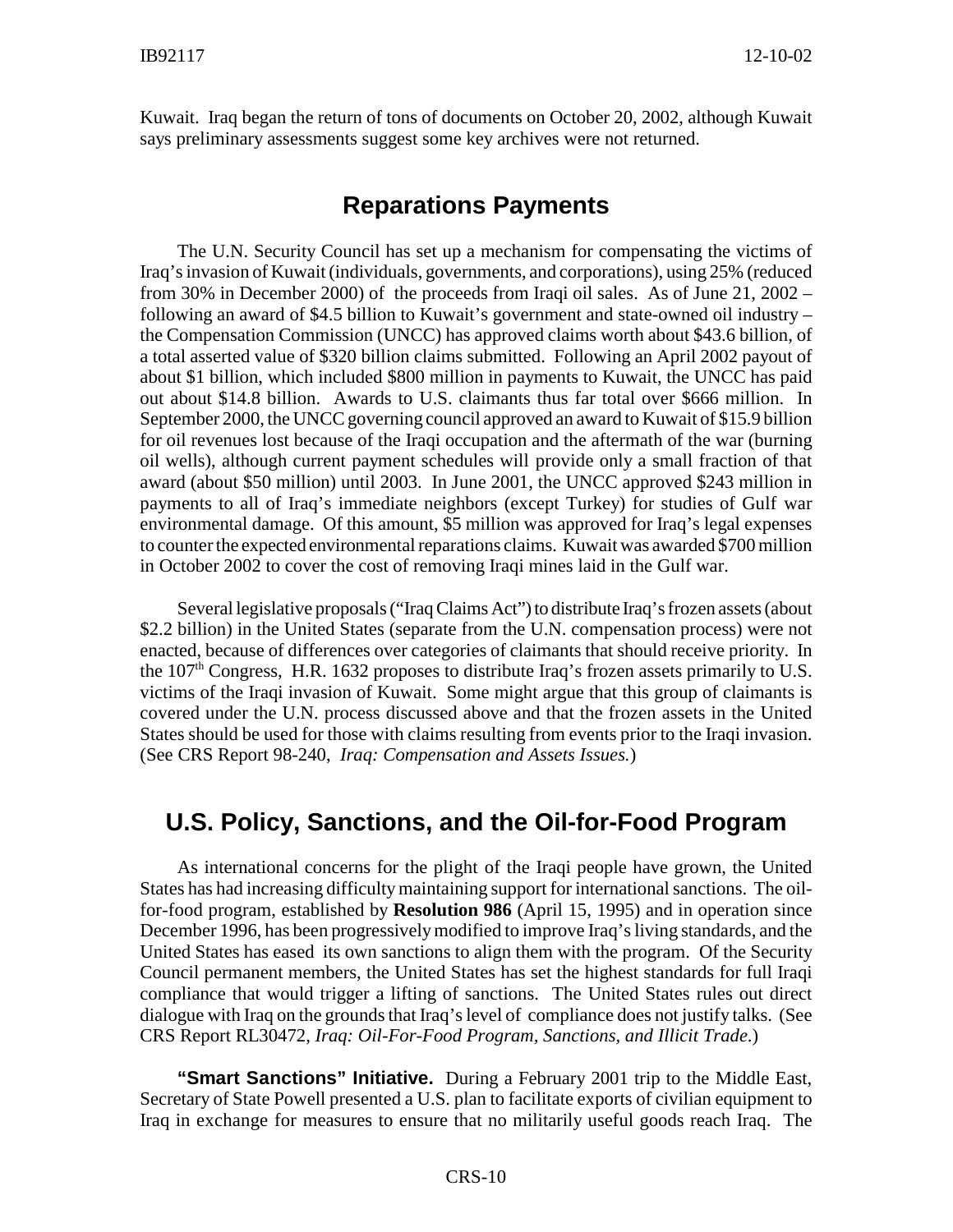Administration portrayed its initiative as an effort to rebuild containment by narrowing differences within the Security Council and limiting sanctions erosion. France, Russia, and China have generally sought to ease sanctions in order to give Iraq incentives to cooperate with the international community. After a year of debate within the Council on the U.S. plan, on May 14, 2002, the Security Council adopted Resolution 1409, providing for goods to be exported to Iraq without Sanctions Committee scrutiny. This largely removes the opportunity for Sanctions Committee members to place contracts for Iraq on "hold." Military items remain banned outright and GRL items are subject to export after review by UNMOVIC. The new export procedures were placed into effect in late July 2002. In late November 2002, the United States insisted on additions to the GRL to prevent imports that Iraq could use to counter a U.S. offensive; the U.S. objections led to a brief six-day rollover of the oil-for-food program (Resolution 1442 of November 25). Amid criticism within the Security Council, the United States dropped its GRL modification insistence and agreed to a regular six-month rollover of the program (Resolution 1447, December 4), which contained a pledge to consider a GRL modification within 30 days.

Formally, comprehensive U.S. trade sanctions against Iraq have been in place since Iraq's 1990 invasion (Executive Order 12722 of August 2, 1990, Executive Order 12724 of August 6, 1990, and the Iraq Sanctions Act of 1990, Section 586 of P.L. 101-513). Since then, U.S. trade regulations have been amended to align them with the oil-for-food program. (A summary of the regulations governing transactions with Iraq is provided in CRS Report RL30472, *Iraq: Oil-for-Food Program*.) U.S. imports of Iraqi oil have increased since 1999 and reached a high of about 970,000 barrels per day in May 2001 — nearly half of Iraq's oil exports. That figure has fallen to about 500,000 barrels per day since August 2002 as Iraq's export volumes have declined to about  $1.2 - 1.5$  million barrels per day. In the  $107<sup>th</sup>$ Congress, S. 1170, introduced July 12, 2001, would bar U.S. imports of Iraqi oil. The measure was adopted by the Senate on April 18, 2002, as an amendment to an energy bill (H.R. 4), but it is opposed by the Bush Administration on the grounds that the imports are part of a U.N.-supervised program.

Prior to the oil-for-food program, funds for civilian goods and the implementation of U.N. resolutions on Iraq were drawn from frozen Iraqi assets transferred — or direct contributions — to a U.N. escrow account pursuant to Resolution 778 (October 2, 1992). Total U.S. transfers to the escrow account, which matched contributions from other countries, reached \$200 million, the maximum required under Resolution 778. These transfers were being repaid to the United States from proceeds of the oil-for-food program. Resolutions 1284 and 1302 (June 8, 2000) suspended reimbursements until the end of 2000; about \$173 million was due back to the United States. Repayments resumed in 2001.

#### **Iraq's Illicit Trade with Its Neighbors**

As regional fears of Iraq have eased and sympathy for the Iraqi people has grown, the United States has had difficulty persuading regional governments to enforce the sanctions regime. Improving sanctions enforcement by Iraq's neighbors was dropped from the U.S. targeted-sanctions proposals adopted in Resolution 1409 because of regional resistance. See CRS Report RL30472, *Iraq: Oil-for-Food Program, Sanctions, and Illicit Trade.*

**Jordan.** Since 1992, despite Jordan's economic linkages with Iraq and its vocal stand against a U.S. attack on Iraq, the United States has considered Jordan's compliance with the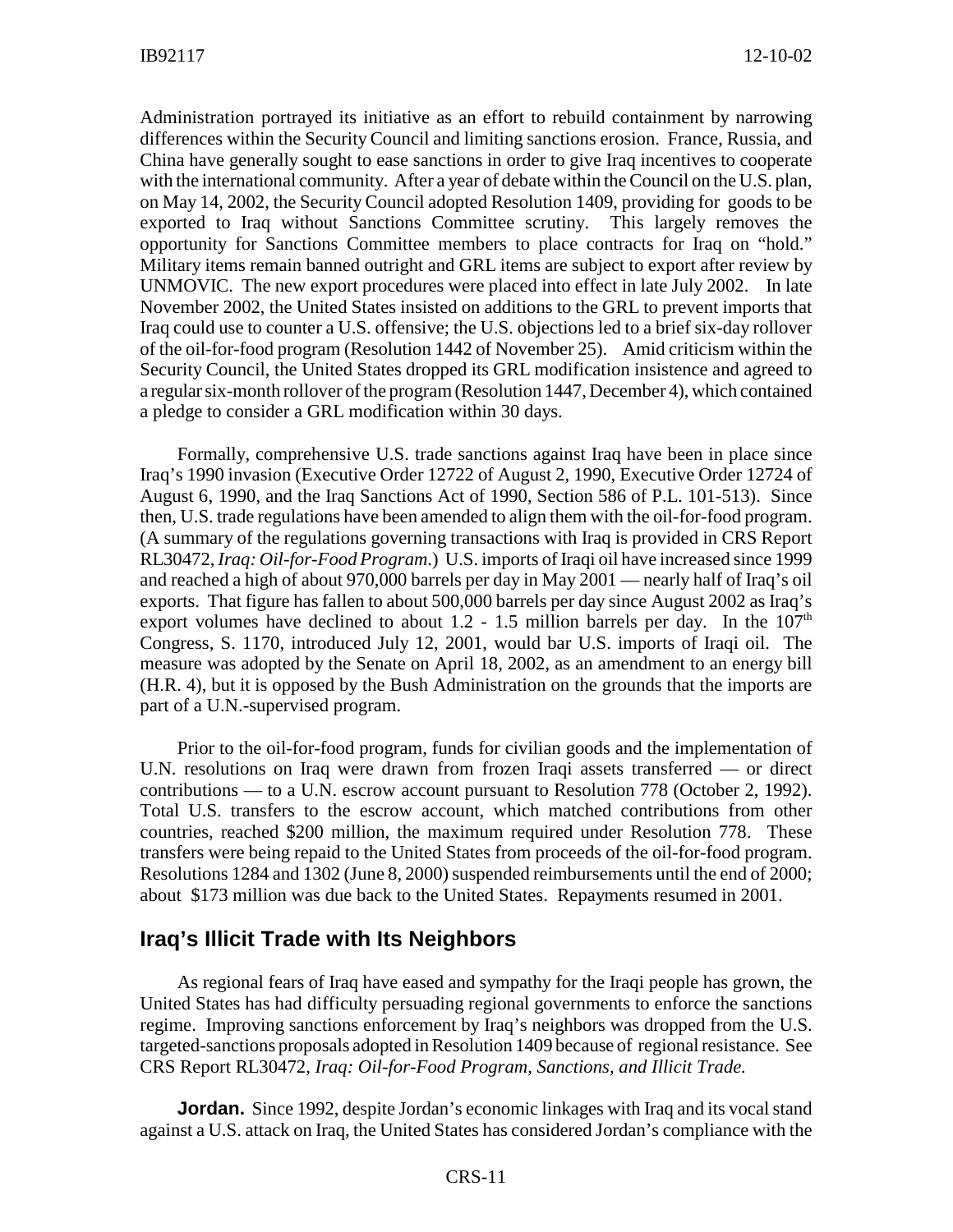U.N. sanctions regime on Iraq satisfactory. Every year since FY1994, foreign aid appropriations laws (P.L. 103-87, P.L. 103-306, P.L. 104-107, P.L. 104-208, P.L. 105-118, P.L. 105-277, P.L. 106-113, P.L. 106-429, and P.L. 107-115), have denied U.S. aid to any country that does not comply with the sanctions against Iraq, though these laws do not mention Jordan specifically. The Administration has routinely waived sanctions in order to provide aid to Jordan, which is a key U.S. ally in the Middle East peace process. Recognizing Jordan's economic need, the Sanctions Committee "takes note of" Jordan's purchases of discounted Iraqi oil and oil products, which is exchanged for Jordanian goods (approved under the oil-for-food program) and write-downs in Iraqi debt to Jordan. This relationship was renewed in November 2001 at a level of about \$500 million for the year, which translates into about 100,000 barrels per day of Iraqi oil exports to Jordan. (See CRS Issue Brief IB93085, *Jordan: U.S. Relations and Bilateral Issues).*

**Turkey.** Turkey, concerned about the unanticipated consequences of a a U.S. attack on Iraq, estimates that it has lost \$35 billion as a result of the sanctions. The Turkish government regulates and taxes the illicit importation of about \$400 million per year in Iraqi energy products by Turkish truck drivers. U.S. sanctions against Turkey for this trade have been waived each year. Turkey returned its Ambassador to Iraq in January 2001.

**Iran/Persian Gulf States.** In enforcing the embargo, two U.S. ships lead a Multinational Interdiction Force (MIF) that conducts maritime searches in the Persian Gulf to prevent the smuggling of oil and other high-value exports. From its high of about \$600 million in 2000, smuggling through this route has fallen substantially since early 2001, indicating that Iraq may be increasingly using the pipeline to Syria (see below). In June 2002, U.S. military officials attributed the drop-off in part to more robust enforcement techniques by the MIF, but which might also reflect Iran's cooperation with sanctions enforcement. Iran's cooperation with the sanctions comes despite the substantial improvement in Iranian-Iraqi relations since 1995, and Iran publicly opposes a unilateral U.S. attack on Iraq. The two exchanged 6,000 prisoners from the Iran-Iraq war in April 1998 and smaller batches of prisoners and remains since. In early October 2000, the two agreed to abide by the 1975 Algiers Accords that delineated their border, and Iran's Foreign Minister visited later in the month, a sign of accelerating rapprochement. Iraq's Foreign Minister visited Iran in January 2002, and Iran released over 600 Iraqi prisoners still held. Nonetheless, press reports in November 2002 say Iran will likely tacitly cooperate with a U.S. military offensive against Iraq, in part to gain greater participation in a post-Saddam regime for Iranian-backed Shiite Islamist groups.

The Gulf states, despite the threat they have faced from Iraq, publicly oppose a unilateral U.S. attack, although it is widely believed they could change their positions if the United States moved forward. The Gulf states are allowing the United States to build up its forces in the region and enhance basing and storage facilities that might be used in the event of military conflict. In April 2000, the UAE and Bahrain reopened embassies in Baghdad, leaving Kuwait and Saudi Arabia as the only two Gulf monarchies without diplomatic relations with Iraq. As noted above, Kuwait and Iraq, in conjunction with Saudi Arabia, took steps to reconcile at the Arab League summit in Jordan (March 27-28, 2002). In October 2002, Iraq and Saudi Arabia reopened their Arar border crossing for trade under the "oil-forfood" program.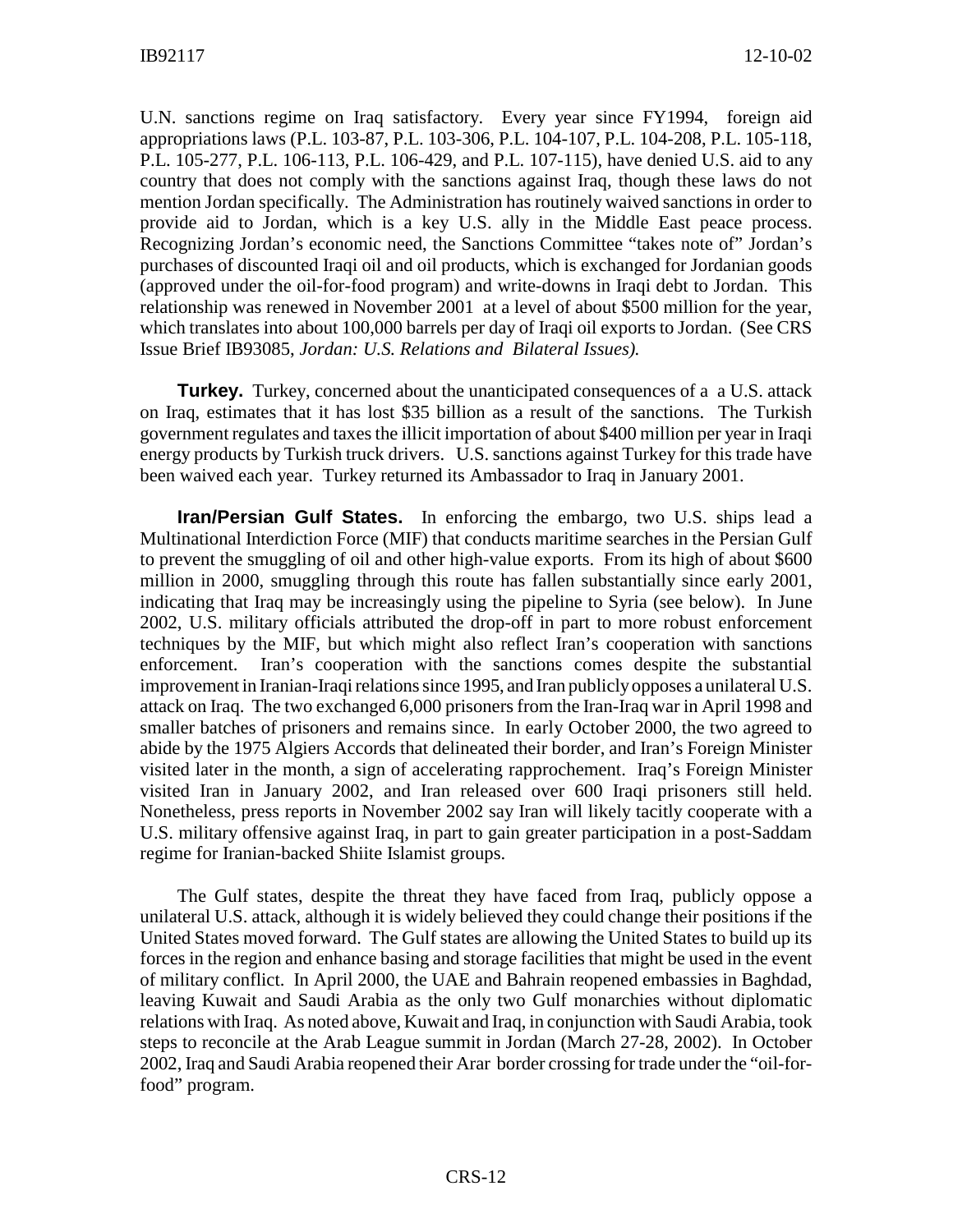**Syria.** Syria and Iraq began a warming trend in relations by reopening their border in 1997; this trend has accelerated since the July 2000 accession of Bashar Assad to the presidency of Syria. Since late 1998, the two countries have benefitted from the reopening of the Iraq-Syria oil pipeline, closed since 1982, and Iraq has been sending about 180,000 - 250,000 barrels per day of oil through the line, under a "swap" arrangement in which Syria uses the oil domestically and exports an equivalent extra amount of its own oil. In May 2001, Iraq and Syria reopened diplomatic missions in each others' capitals. Nonetheless, Syria voted in favor of Resolution 1441.

#### **Protecting/Supporting Iraq's Opposition**

The current debate on Iraq policy includes the question of the role, if any, for the Iraqi opposition in a U.S. military action against Iraq and in a post-Saddam Iraq. A *Washington Post* report of June 16, 2002 said that in early 2002, President Bush, either as a prelude to or alternative to a ground offensive, authorized stepped up covert action by the CIA and U.S. special forces to destabilize Saddam. During August 9 and 10, 2002, senior members of six major Iraqi opposition groups visited Washington for meetings with senior U.S. officials. Several opposition groups are planning a meeting in London for December 13, 2002 that might declare a provisional Iraqi government in exile. There is substantial debate among opposition groups and within the Bush Administration about whether it would be productive to declare a provisional government in advance of Saddam's overthrow. Strains between the INC and other groups are threatening that meeting with cancellation.

Despite strains within the opposition, on December 9, 2002, President Bush announced he had authorized the draw down of \$92 million (the remainder of the \$97 million total authorized) of defense articles and services authorized under the Iraq Liberation Act (ILA, P.L. 105-338, October 31, 1998) for the opposition. He also named six new groups as eligible to receive such aid. The drawdown would reportedly include articles and services that would help about 5,000 oppositionists support any U.S. military action against Iraq, and would constitute lethal military aid, even though the proposed drawdown does not apparently include actual weaponry. Some Iraqis might receive combat training. More extensive coverage is included in CRS Report RL31339, *Iraq: U.S. Efforts to Change the Regime*.

#### **Military Action and Long-Term Containment**

The current U.S. military posture in the Persian Gulf is focused on containing Iraq. Currently, the United States and Britain enforce two "no fly zones" to provide a measure of protection for Iraq's Kurdish minority and other objects of regime repression and to contain Iraq militarily. To enforce the no-fly zones, the two allies invoke U.N. Resolution 678 (November 29, 1990, authorizing use of force to expel Iraq from Kuwait), 687 (the main ceasefire resolution), 688 (human rights), and the Safwan Accords (the March 3, 1991 cease-fire agreements between Iraq and the coalition forces that banned Iraqi interference with allied air operations). Resolutions 678 and 687 were written under Chapter VII of the U.N. Charter, dealing with peace and security, and are interpreted as allowing military action to enforce these resolutions. Resolution 688 (human rights) was not written under Chapter VII, nor does that or any other resolution establish no fly zones.

To justify Operation Desert Fox, the Administration cited additional justification from Resolution 1154 (see above), which warned of "the severest consequences" for non-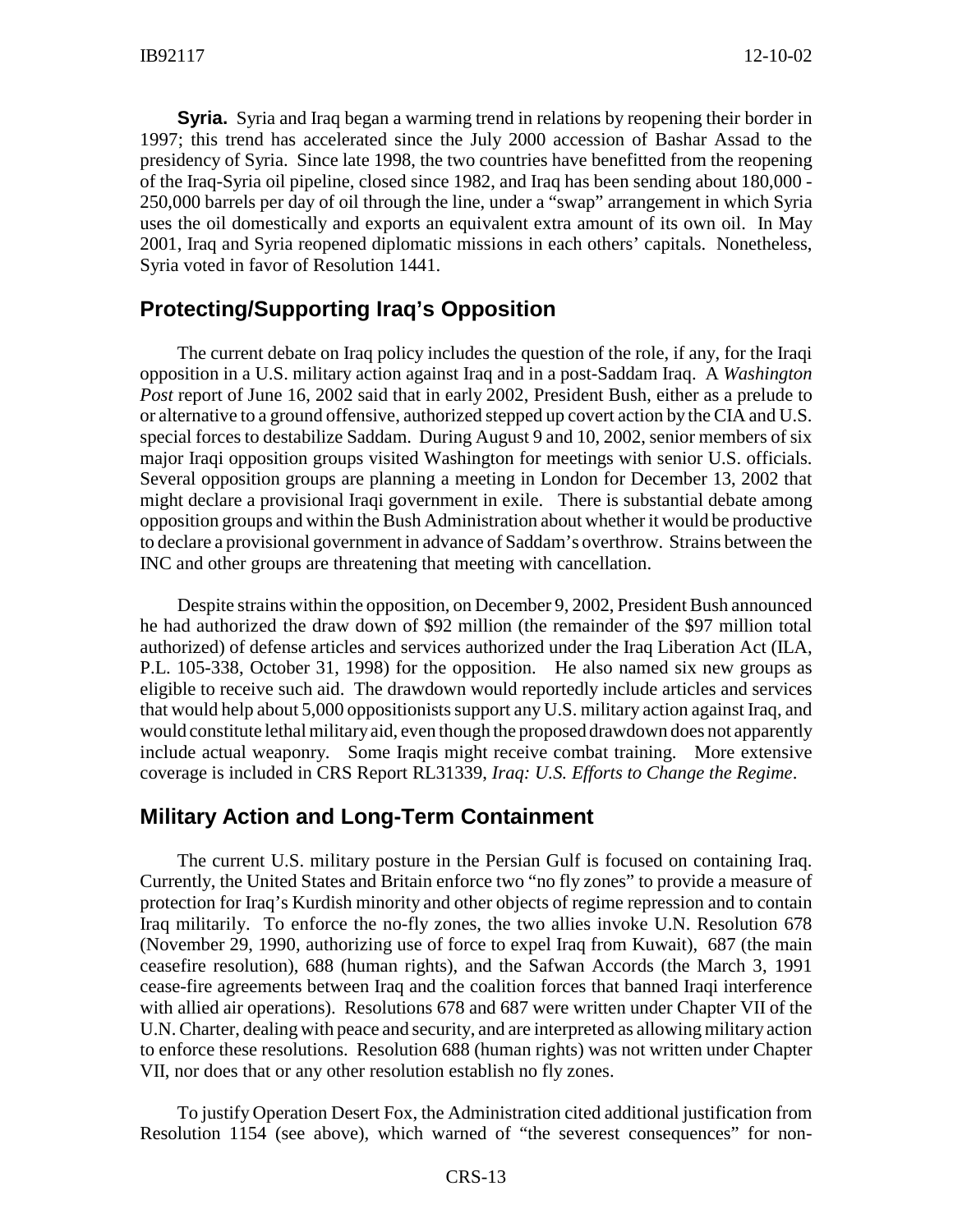compliance. Section 1095 of P.L. 102-190, the Defense Authorization Act for FY1992, signed December 5, 1991, expressed Congress' support for "all necessary means" to achieve the goals of U.N. Security Council Resolution 687. (For information on the U.S. military posture in the Gulf, see CRS Report RL31533, *Persian Gulf: Issues for U.S. Policy, 2002.*) In instances of strikes on Iraq for no fly zone or other infractions, the Administration also has cited congressional action (primarily P.L. 102-1 of January 12, 1991), authorizing military action to expel Iraq from Kuwait. The Administration asserts that hostile acts by Iraq against coalition aircraft enforcing the zones (two such episodes since its adoption, as of November 19, 2002) is a violation of the provision of Resolution 1441 requiring Iraq not to undertake hostile acts against countries upholding U.N. resolutions on Iraq, although the United Nations and most other countries appear to differ with this U.S. interpretation.

**Kurds/Operation Northern Watch (ONW).** The northern no fly zone was set up in April 1991, to protect the Kurds in northern Iraq. The zone extends north of the  $36<sup>th</sup>$ parallel. After the September 1996 Iraqi incursion into northern Iraq, humanitarian aspects of ONW were ended and France ended its ONW participation. On June 18, 2002, Turkey renewed for six months basing rights at Incirlik Air Base for the 24 American aircraft and about 1,300 U.S. forces (plus allied forces). However, Turkey fears that ONW protects the anti-Turkish Kurdistan Workers' Party (PKK), which takes refuge in parts of northern Iraq, and Turkey has made repeated attacks against the PKK there since May 1997.

The two leading Iraqi Kurdish parties, the KDP led by Mas'ud Barzani and the Patriotic Union of Kurdistan (PUK) led by Jalal Talabani, agreed in May 1992 to share power after parliamentary and executive elections. In May 1994, tensions between them flared into clashes, and the KDP turned to Baghdad for backing. In August 1996, Iraqi forces helped the KDP capture Irbil, seat of the Kurdish regional government. With U.S. mediation, the Kurdish parties agreed on October 23, 1996, to a cease-fire and the establishment of a 400-man peace monitoring force composed mainly of Turkomens (75% of the force). The United States funded the force with FY1997 funds of \$3 million for peacekeeping (Section 451 of the Foreign Assistance Act), plus about \$4 million in DoD drawdowns for vehicles and communications gear (Section 552 of the FAA).

Also set up was a peace supervisory group consisting of the United States, Britain, Turkey, the PUK, the KDP, and Iraqi Turkomens. A tenuous cease-fire has held since November 1997 and the KDP and PUK leaders signed an agreement in Washington in September 1998 to work toward resolving the main outstanding issues (sharing of revenues and control over the Kurdish regional government). None of these issues has been fully resolved, but reconciliation efforts have shown substantial progress thus far in 2002; on October 4, 2002, the two Kurdish factions jointly reconvened the Kurdish regional parliament for the first time since their 1994 clashes. In June 2002, the United States gave the Kurds \$3.1 million in new assistance to help continue the reconciliation process, amid press reports of U.S. proposals for U.S. special forces teams to begin working with the Kurds as part of an overthrow effort against Saddam (*New York Times*, July 5, 2002). Both parties are represented in the opposition umbrella Iraqi National Congress, and both also maintain a dialogue with Baghdad.

**Shiite Muslims/Operation Southern Watch.** Shiites constitute a majority in Iraq but historically have been repressed. The U.S.-led coalition declared a no-fly zone over southern Iraq (south of the 32nd parallel) to protect the Shiites on August 26, 1992